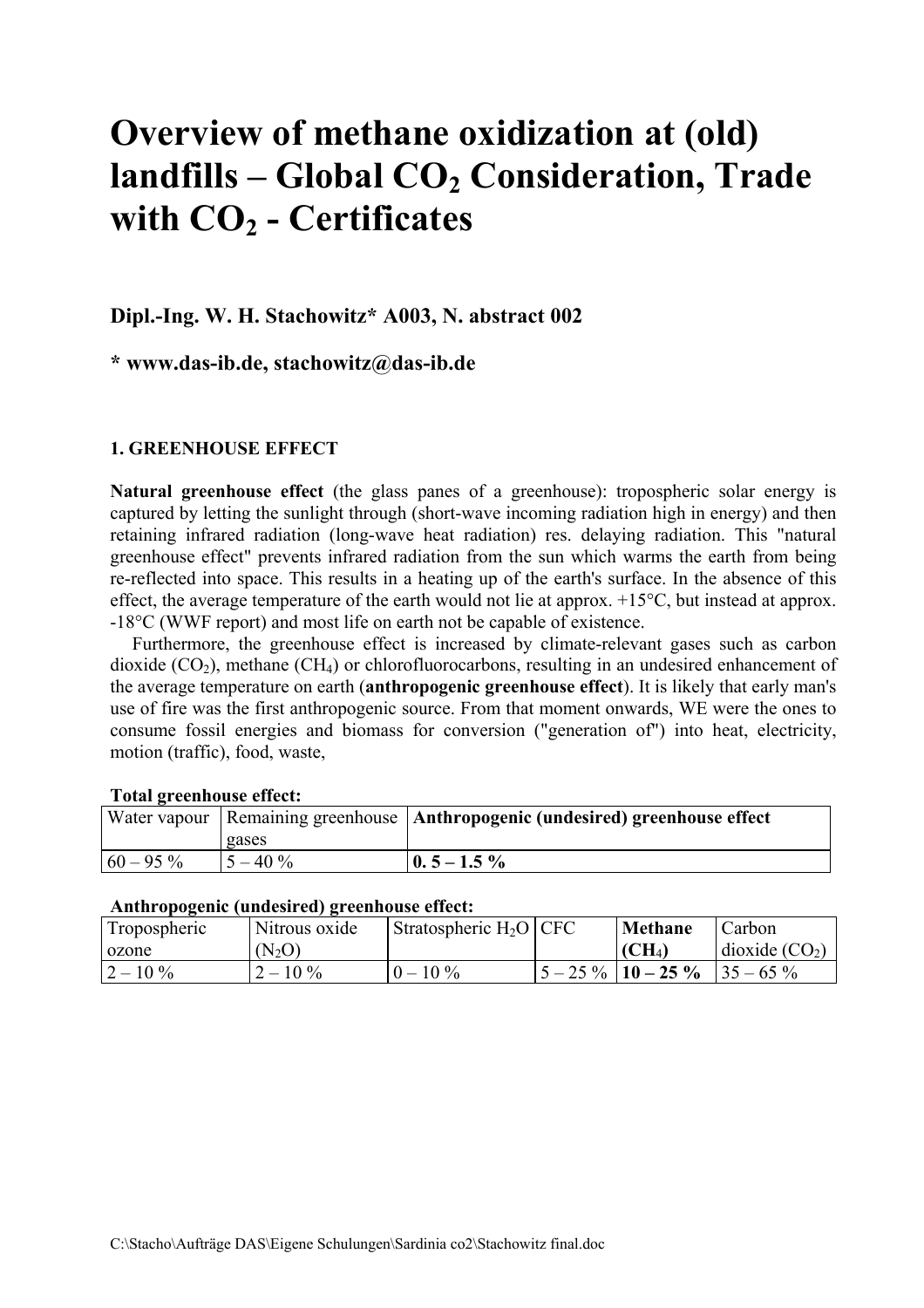| Cultivation | Ruminants   Landfills   Com- |        |             | Coal-       | Natural gas, Traffic |         | Waters  |
|-------------|------------------------------|--------|-------------|-------------|----------------------|---------|---------|
| of rice     |                              |        | bustion     | mining      | oil                  |         |         |
|             |                              |        | of          | industry    | generation           |         |         |
|             |                              |        | biomass and |             | and                  |         |         |
|             |                              |        |             | utilization | utilization          |         |         |
| $35\%$      | $24\%$                       | $13\%$ | 9%          | $9\%$       | $9\%$                | $0.5\%$ | $0.5\%$ |

**Anthropogenic (undesired) CH**4 **– emissions ( in Germany: 380 Mt / a):**

Source: Abridged, VDI report entitled "Emissionen und Luftqualität", 1998

# **1.1 History**

Until the mid-eighties, global ecological crises, there was no concrete proof of the anthropogenic greenhouse effect and the reduction of the stratospheric ozone carrying layers. It was only during the seventies that such climatic concerns increasingly became the subject of public attention and were subsequently examined more closely and systematically. The first World Climate Summit in Geneva in 1979 is considered the landmark of climate impact research. Climatic reconstruction models up to 1000 AD carried out by the American Geophysical Union show a long-term cooling-down trend until the era of industrialization. The latter started the acceleration of the changes witnessed up to the present. Within the next fifty years, an irreversible change in the climate must be assumed, the results of which, are already noticeable.

# **1.2 Present assessments and prognoses**

Rise in temperature of the ground-level atmosphere by 0.3 to 0.6  $^{\circ}$ C since the late 19<sup>th</sup> century, according to: Assessment Report IPCC dated 1994.

The "US Global Change Research Information Office (GCRIO)" ascertains a rise in temperature of 1 °C since 1860.

According to the "US Global Change Research Information office – GCRIO", it is due to this temperature rise, that the ocean level has risen by 10 to 25 cm (reduced by the expansion of the water, meaning in addition to the latter).

Forecasting on the basis of the present knowledge assumes a rise in temperature of 1.5 to 4.5 K ( $^{\circ}$ C) within the next 50 years, and by 5 to 6 K ( $^{\circ}$ C) in the next 100 years on the surface of the earth.

The "United Nations Framework Convention on Climate Change" expects a temperature rise of 1 to 3.5 K by the year 2100.

# **1.3 The consequences of an increasing greenhouse effect**

According to "Enquete – Kommission des Deutschen Bundestages", the following effects on humans and the environment are to be expected, should current trends concerning emissions continue:

- \* A further rise in sea level by 30 to 90 cm
- \* A shifting of the climatic zones by 200 to 400 km towards the pole
- \* Extensive forest extinction in mid- to high latitudes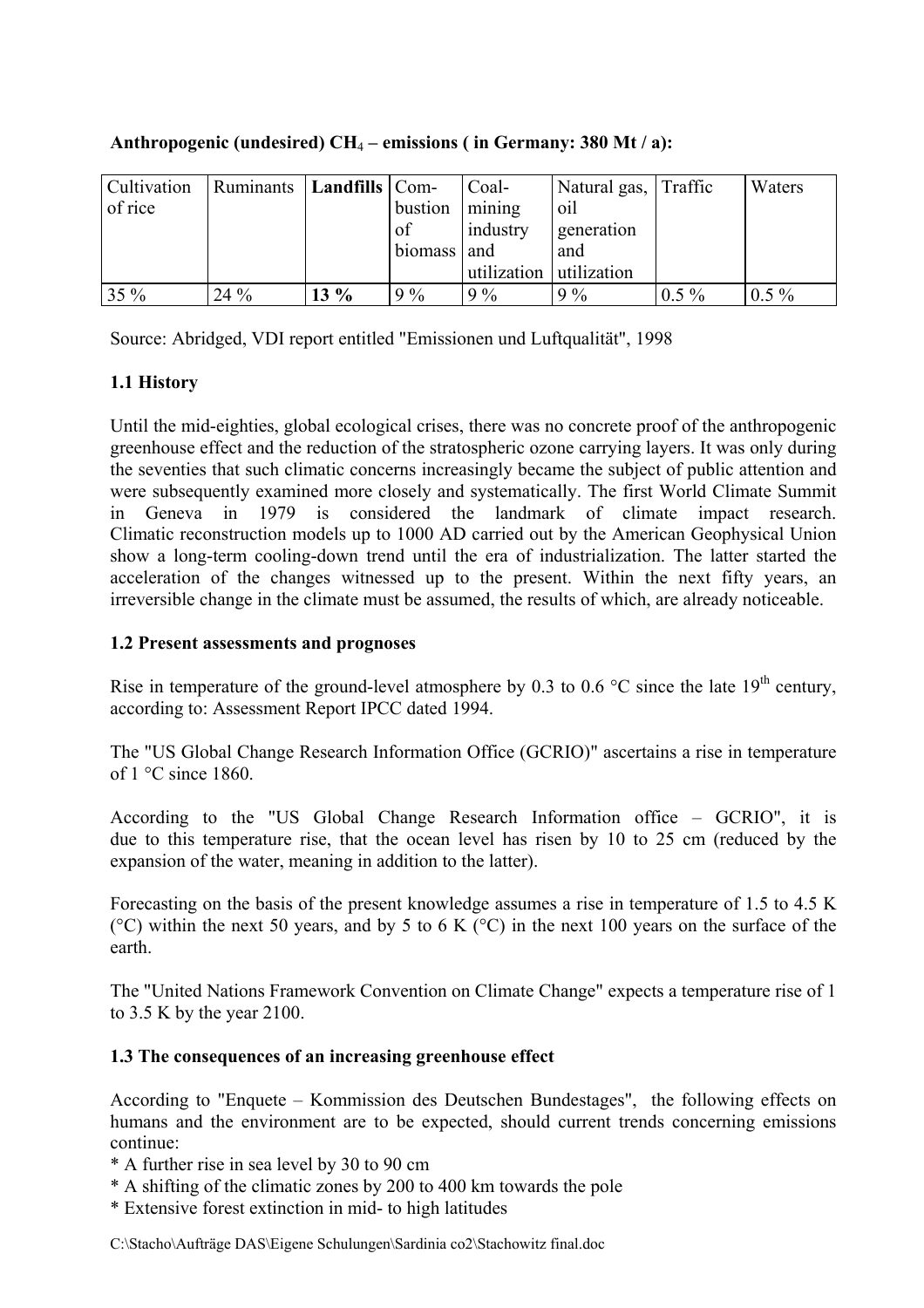\* Impairment of water resources

\* A worsening of the global nutrition situation

Examples:

\* In the Sahara, a rise in temperature of 0.1 to 0.2 K at constant rainfall will result in an expansion of the desert by approx. 100 km.

\* In England, a temperature rise of 0.5 K will prolong the vegetation period by approx. 14 days.

#### **1.4 Relative greenhouse effect caused by various gases**

The effect of the anthropogenic gases relevant to the climate varies considerably and depends on the emission mass flow and the specific greenhouse potential (Global Warming Potential). Furthermore, the examination period is of importance as the individual substances show different degradation rates in the atmosphere. Quite often, a period of 100 years is used.

According to:

"Wuebbles D. & Edmonds J. – 1991, Primer on Greenhouse Gases, Lewis Publishers Inc. Chelsea, Michigan. First Edition IBN 087371 222 6" and "Intergovernmental Panel on Climate Change Third Assessment Report, 2001" UK

the following GWP must be considered:

| Greenhouse gas        | Estimated<br>lifetime (years) | 20 years<br><b>GWP</b> | 100 years GWP   500 years GWP |     |
|-----------------------|-------------------------------|------------------------|-------------------------------|-----|
|                       |                               |                        |                               |     |
| CO <sub>2</sub>       | Variable                      |                        |                               |     |
| CH <sub>4</sub>       | 12                            | 62                     | 23                            |     |
| $N_20$                | l 14                          | 275                    | 296                           | 156 |
| Various CFCs          |                               |                        |                               |     |
| (Chlorofluorocarbons) |                               |                        |                               |     |
|                       |                               |                        |                               |     |

(extract)

**GWP: Global Warming Potential** 

When fixing the GWP factor, the absorption of heat radiation of the respective molecule and the average retention time of the latter in the atmosphere is taken into consideration.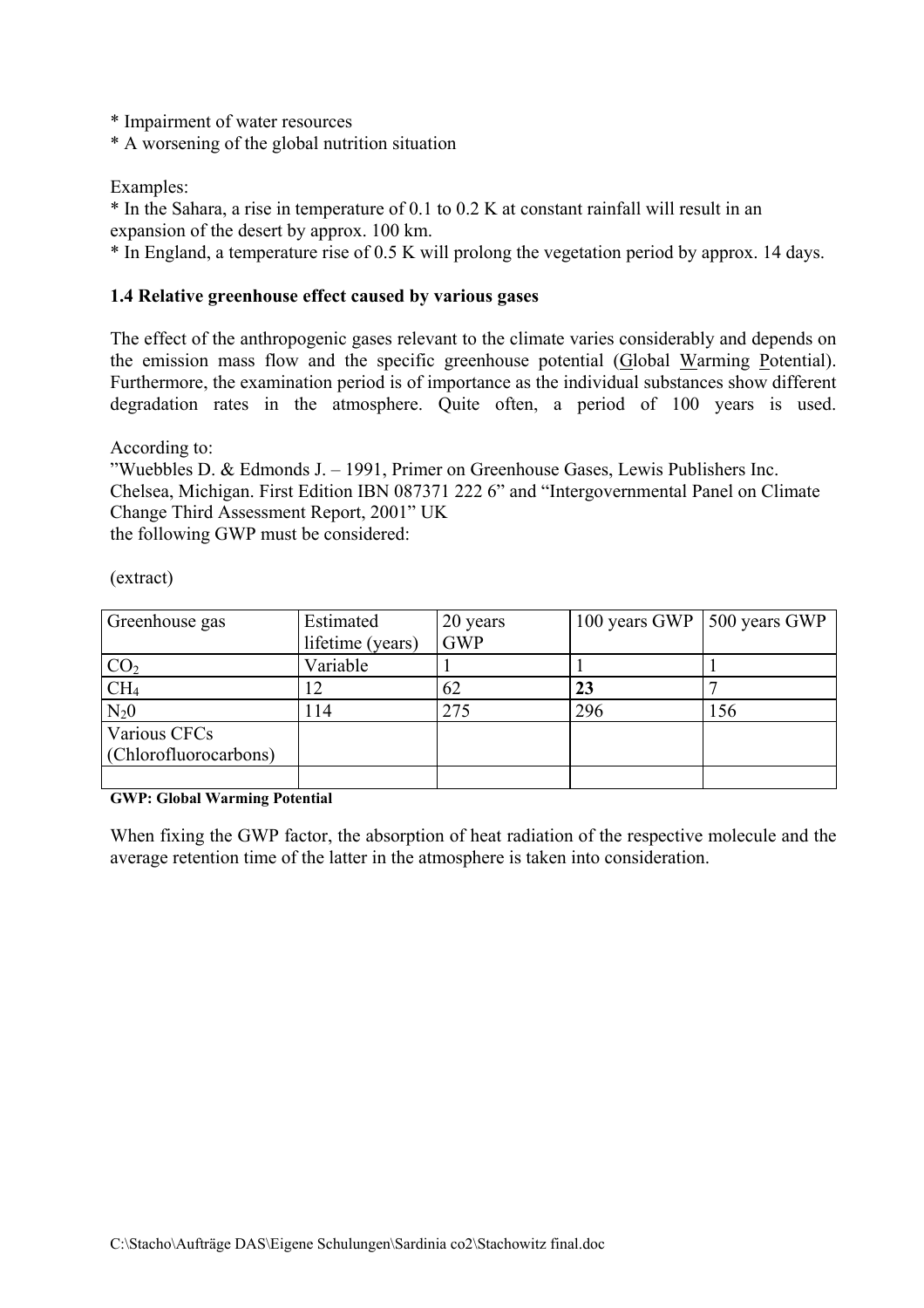# **2. LANDFILL GAS**

# **2.1 Technical fields of application, explosion protection**

#### *2.1.1 Firing ranges, state-of-the-art*

# Operation ranges of gas plants

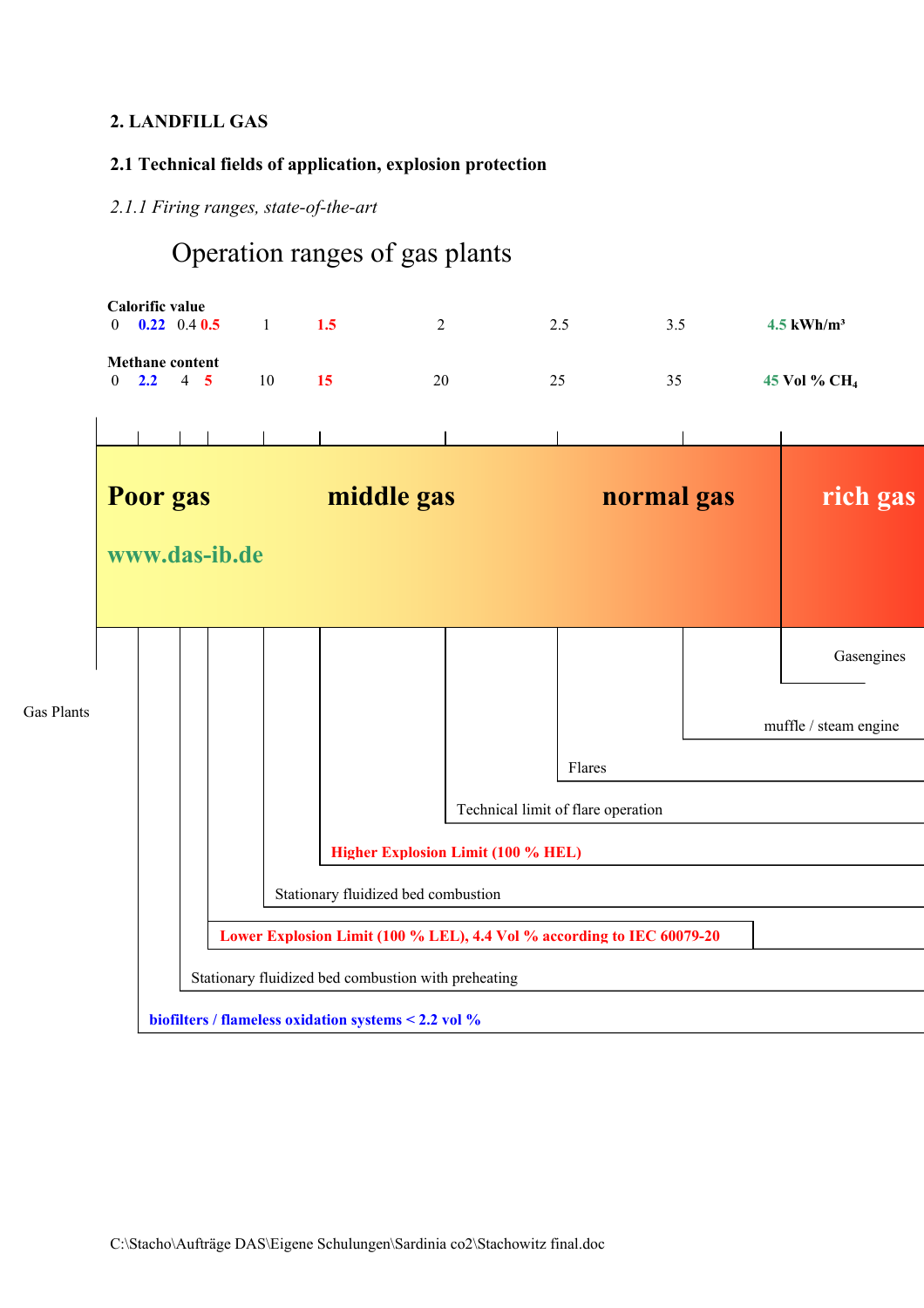*2.1.2 Ternary diagram (explosion triangle) for the explosive range methane / air / CO2-N2 mixtures* 

**According to Tabasaran / Rettenberger (UBA – research report 12/82, no. 10302207 part 1)**



**betw. 5 (4.4) vol.**% **methane (100% LEL) and 15 vol.% methane (100% UEL)**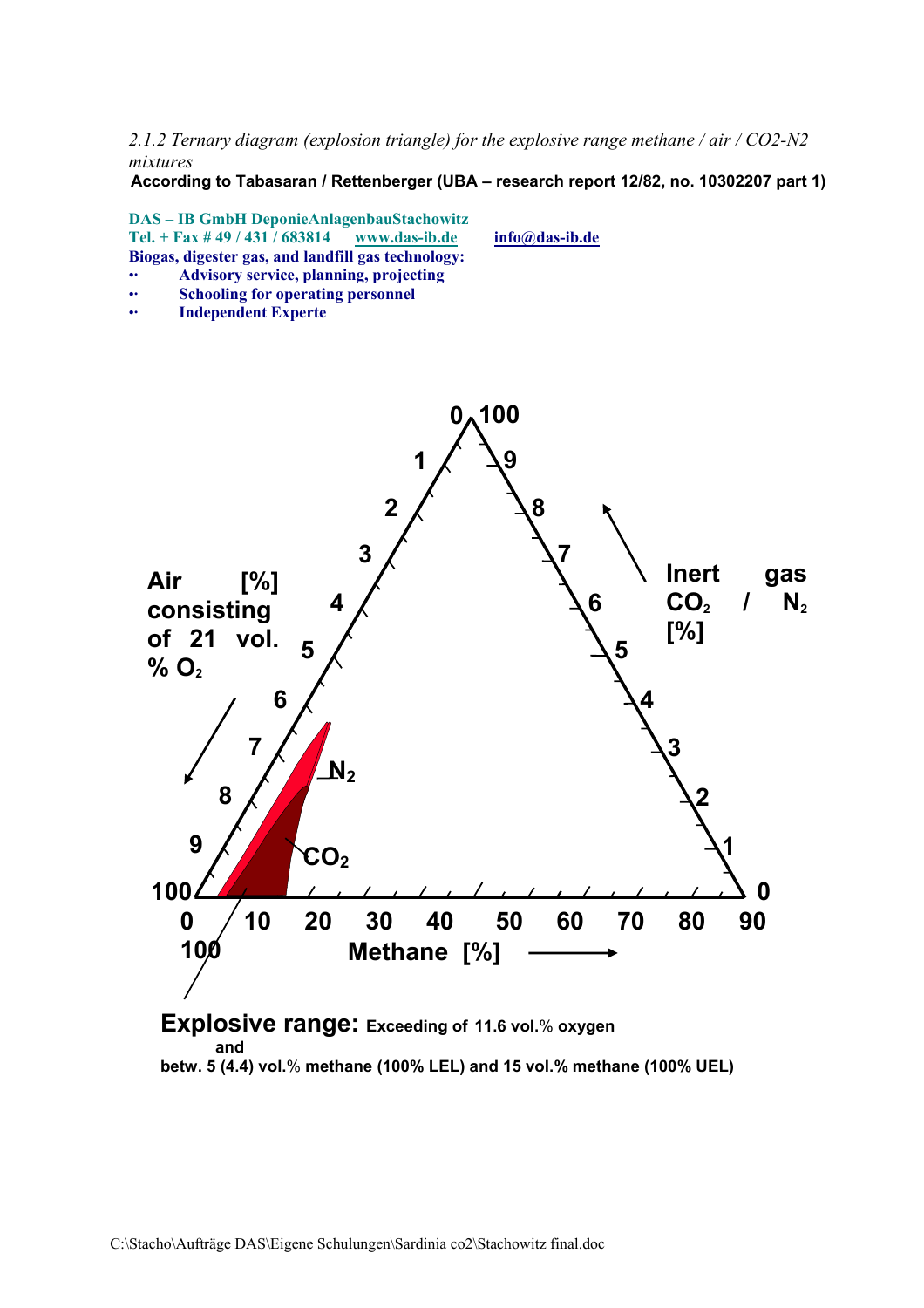# **2.2 CO2 trading certificates for landfill gas?**

According to the Council of Ministers of the EU (agreement dated December 11<sup>th</sup> 2002, dossier  $2001/0245$ ), the directive 14935/02 describes the so-called "CO<sub>2</sub> trading certificates" as "authorizations to trade with greenhouse gas emissions". According to addendum II, the greenhouse gases  $CO_2(1)$ . Phase),, CH<sub>4</sub>, N<sub>2</sub>O, SF<sub>6</sub> and fluorocarbons as well as perfluorinated hydrocarbons fall within the scope of this directive. The Institut für Klima, Umwelt, Energie in Wuppertal offers an overview of the procedure regarding the emission trading under: www.wupperinst.org/Projekte/Klima/k28.html.

#### *2.2.1 Introduction and basis*

With respect to the following objectives, the trade in emissions (emission rights) will be set up as tool for effective climatic protection:

- $\cdot$  EU liability of Kyoto: Reduction of the greenhouse gas discharge by 8% by the year 2012, taking the year 1990 as a starting point and
- · The resolution of the federal cabinet dated November 1990: To achieve the reduction of the most important greenhouse gas  $CO<sub>2</sub>$  by 25 % until 2005 (basis also 1990)
- · UK: minus 60 % C02 until 2050 (Energy White Paper; **[www.dti.gov.uk](http://www.dti.gov.uk/)** ).

The basis is the system for the trade with greenhouse gas emissions dated December  $12<sup>th</sup> 2002$  of the environment ministers of the EU (EU environmental council meeting dated December 9<sup>th</sup> and  $10^{th}$  2002).

According to the DIW (Deutsches Institut für Wirtschaftsforschung / German Institute of Economic Research) weekly report 6/01, the Federal Republic of Germany achieved a reduction in  $CO<sub>2</sub>$  emissions of approx. 15% by the year 2000 (temperature effect already taken into consideration (the year 2000 having been a warm year)). In order to achieve the target set for 2005, the  $CO<sub>2</sub>$  emissions must be further reduced by approx. 100 million t in the following 5 years, the equivalent of nearly 12%.

In the year 2002 (which was also a warm year), the  $CO<sub>2</sub>$  emission decreased by a mere 0.2% (temperature already adjusted), compared with 2001. According to the DIW, in order to be able to fulfill the national aim,  $CO<sub>2</sub>$  emissions must be reduced by approx. 11% during this year and in the following 2 years (temperature adjusted). In a press communication dated February 2003, the DIW warns that even the German contribution to the Kyoto protocol (see above) may not be achieved at present.

#### *2.2.2 Landfill gas and possible technologies for the reduction of CO2 emissions*

Taking into consideration the reflections under 2.1, state-of-the-art technology, the Waste Management Act and the promotion on the basis of the Renewable Energy Act (EEG), it may be expected that there will be no  $CO<sub>2</sub>$  trading certificates for technologies above 25 vol. % CH<sub>4</sub> (pure incineration / oxidation) or approx.  $35 - 38$  vol. % (used by gas motors), as a double benefit is excluded in Germany. However, a Government support grant (buyback price) does not exist for all countries.

The employment of 95 kWel micro gas turbines (Pro2 Anlagentechnik GmbH) within this range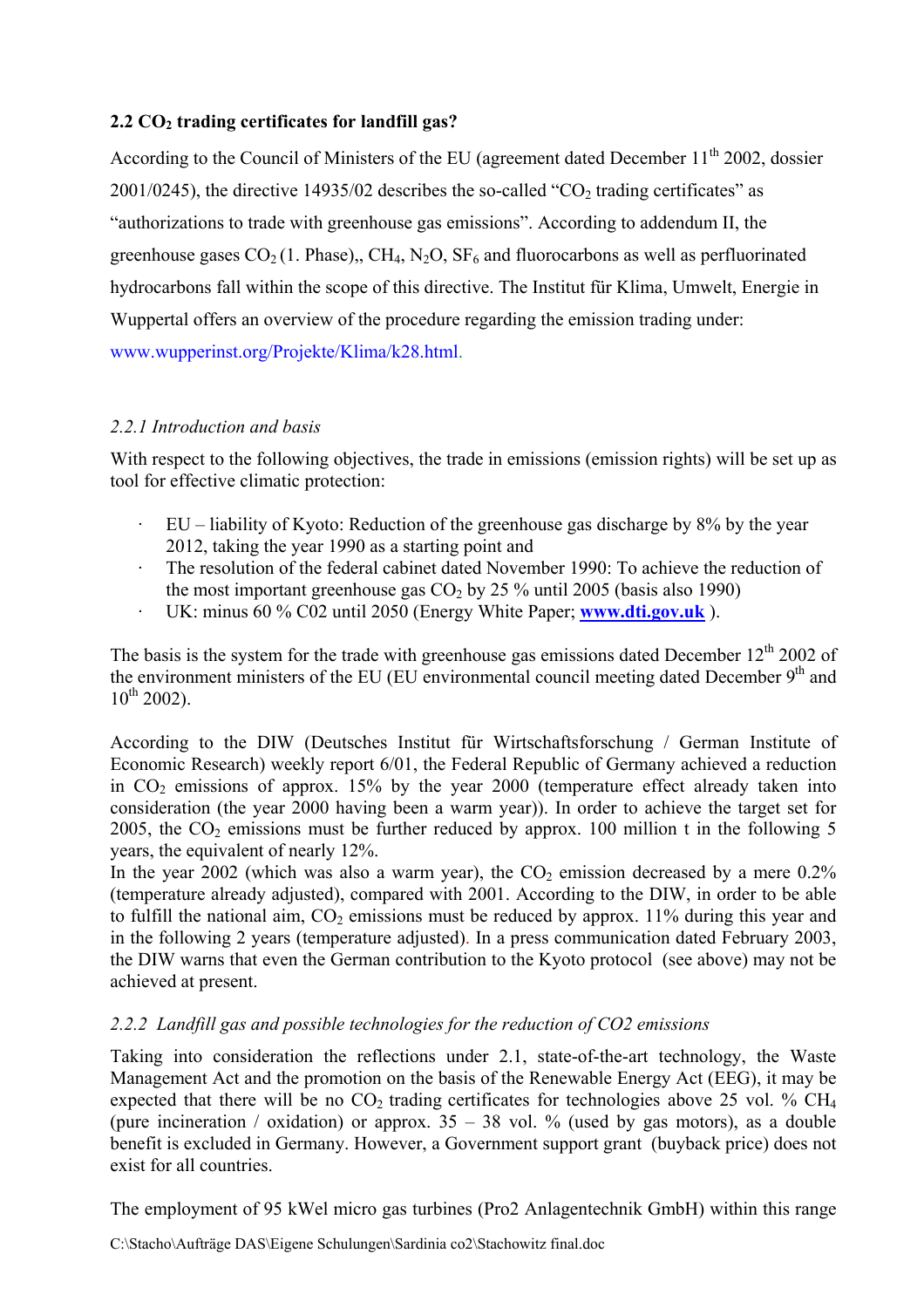of capacity, (roughly  $25 - 30$  vol. % CH<sub>4</sub>) and the membrane method for the utilization of landfill gas with low methane concentrations (S.T.E.P. Partnerschaft, Aachen) must be reflected separately. Since 2001, Pro2 has gained first hand experience in the utilisation of landfill and biogas employing micro gas turbines. With the membrane method of  $S.T.E.P, CO<sub>2</sub>$  is drawn off the landfill medium gas (20 to 35 vol. % CH<sub>4</sub>). Due to this drawing-off (CO<sub>2</sub> as permeate), prior to utilization in motors, the  $CH_4$  content in the remaining landfill gas is "increased". At present, an economic benefit (without  $CO<sub>2</sub>$  trading certificates) may only arise with an available CHP station at the landfill with CH<sub>4</sub> > 25 vol. % and approx.300m<sup>3</sup>/h landfill gas.

In my opinion, a possible trade with  $CO<sub>2</sub>$  certificates will only apply to operating ranges below the lower explosive limit (LEL). This would apply to the techniques involving the use of biofilters (several retailers), VocsiBox® (Haase Energietechnik AG), Depotherm® (UMAT – Deponietechnik GmbH) for so-called "noncatalytic oxidation" and the catalytic poor gas disposal (Pro2 Anlagentechnik GmbH).

| per<br>" $t$ " $CO2$<br>equi-<br>valent<br>$\epsilon$ 6.58<br>Hessen Tender, spring<br>Technical journal: wlb 1-2/2003<br>2003<br>Pilot project of the Hessian state government www.Hessen-<br>tender.de<br>$\epsilon$ 5 to<br>Mail dated 22.01.03 to the author<br>$UBA - Expectation$<br>30<br>special field II 6.3<br>"Situation of the<br>emissions"<br>$\epsilon$ 40<br>Fine from 2005 on for<br>Council of the European Union – Political agreements dated<br>December 11th 2002, 14935/02 "Greenhouse gas emission<br>companies for each ton<br>of "unapproved" CO <sub>2</sub><br>allowance trading", article 16<br>$\epsilon$ 100<br>Fine from 2008 on for<br>Council of the European Union – Political agreements dated<br>December 11th 2002, 14935/02 "Greenhouse gas emission<br>companies for each ton<br>of "unapproved" CO <sub>2</sub><br>allowance trading", article 16<br>Brief report for the WWF Environmental foundation,<br>$\epsilon$ 5 –<br>Öko – Institut e.V.<br>10<br>December 9th 2002<br>$\epsilon$ 3 –<br>Mail to the author dated February 10 <sup>th</sup> 2003<br>Certificate sale of the<br>5<br>Schmack Biogas AG<br>Information dated April 10 <sup>th</sup> 2002, minister for economic<br>$20 -$<br>IG BCE - Certificate<br>33€<br>affairs Werner Müller and <b>www.igbce.de</b> dated 27.01.2003<br>\$5.5<br>Schmutz im Angebot 48 / 2000 www.zeit.de dated 11.02.2003<br>DIE ZEIT, economy<br>$-7$<br>7 <sub>s</sub><br>Certificate,<br>Verein Deutscher Eisenhüttenleute, certificate<br>Wirtschaftsvereinigung<br>"Emissionsrechtehandel der Europäischen Kommission."<br>dated 22.10.2002<br>Stahl<br>Fraunhofer Institut<br>$\in$ 20 -<br>www.isi.fhg.de/u/planspiel/zsfg.pdf dated 26.02.2003<br>40<br>£15<br><b>UK Emissions Trading</b><br>www.greenergy.com/our company/media centre/arc april | Price | "Stock exchange" | Source        |
|-------------------------------------------------------------------------------------------------------------------------------------------------------------------------------------------------------------------------------------------------------------------------------------------------------------------------------------------------------------------------------------------------------------------------------------------------------------------------------------------------------------------------------------------------------------------------------------------------------------------------------------------------------------------------------------------------------------------------------------------------------------------------------------------------------------------------------------------------------------------------------------------------------------------------------------------------------------------------------------------------------------------------------------------------------------------------------------------------------------------------------------------------------------------------------------------------------------------------------------------------------------------------------------------------------------------------------------------------------------------------------------------------------------------------------------------------------------------------------------------------------------------------------------------------------------------------------------------------------------------------------------------------------------------------------------------------------------------------------------------------------------------------------------------------------------------------------------------------|-------|------------------|---------------|
|                                                                                                                                                                                                                                                                                                                                                                                                                                                                                                                                                                                                                                                                                                                                                                                                                                                                                                                                                                                                                                                                                                                                                                                                                                                                                                                                                                                                                                                                                                                                                                                                                                                                                                                                                                                                                                                 |       |                  |               |
|                                                                                                                                                                                                                                                                                                                                                                                                                                                                                                                                                                                                                                                                                                                                                                                                                                                                                                                                                                                                                                                                                                                                                                                                                                                                                                                                                                                                                                                                                                                                                                                                                                                                                                                                                                                                                                                 |       |                  |               |
|                                                                                                                                                                                                                                                                                                                                                                                                                                                                                                                                                                                                                                                                                                                                                                                                                                                                                                                                                                                                                                                                                                                                                                                                                                                                                                                                                                                                                                                                                                                                                                                                                                                                                                                                                                                                                                                 |       |                  |               |
|                                                                                                                                                                                                                                                                                                                                                                                                                                                                                                                                                                                                                                                                                                                                                                                                                                                                                                                                                                                                                                                                                                                                                                                                                                                                                                                                                                                                                                                                                                                                                                                                                                                                                                                                                                                                                                                 |       |                  |               |
|                                                                                                                                                                                                                                                                                                                                                                                                                                                                                                                                                                                                                                                                                                                                                                                                                                                                                                                                                                                                                                                                                                                                                                                                                                                                                                                                                                                                                                                                                                                                                                                                                                                                                                                                                                                                                                                 |       |                  |               |
|                                                                                                                                                                                                                                                                                                                                                                                                                                                                                                                                                                                                                                                                                                                                                                                                                                                                                                                                                                                                                                                                                                                                                                                                                                                                                                                                                                                                                                                                                                                                                                                                                                                                                                                                                                                                                                                 |       |                  |               |
|                                                                                                                                                                                                                                                                                                                                                                                                                                                                                                                                                                                                                                                                                                                                                                                                                                                                                                                                                                                                                                                                                                                                                                                                                                                                                                                                                                                                                                                                                                                                                                                                                                                                                                                                                                                                                                                 |       |                  |               |
|                                                                                                                                                                                                                                                                                                                                                                                                                                                                                                                                                                                                                                                                                                                                                                                                                                                                                                                                                                                                                                                                                                                                                                                                                                                                                                                                                                                                                                                                                                                                                                                                                                                                                                                                                                                                                                                 |       |                  |               |
|                                                                                                                                                                                                                                                                                                                                                                                                                                                                                                                                                                                                                                                                                                                                                                                                                                                                                                                                                                                                                                                                                                                                                                                                                                                                                                                                                                                                                                                                                                                                                                                                                                                                                                                                                                                                                                                 |       |                  |               |
|                                                                                                                                                                                                                                                                                                                                                                                                                                                                                                                                                                                                                                                                                                                                                                                                                                                                                                                                                                                                                                                                                                                                                                                                                                                                                                                                                                                                                                                                                                                                                                                                                                                                                                                                                                                                                                                 |       |                  |               |
|                                                                                                                                                                                                                                                                                                                                                                                                                                                                                                                                                                                                                                                                                                                                                                                                                                                                                                                                                                                                                                                                                                                                                                                                                                                                                                                                                                                                                                                                                                                                                                                                                                                                                                                                                                                                                                                 |       |                  |               |
|                                                                                                                                                                                                                                                                                                                                                                                                                                                                                                                                                                                                                                                                                                                                                                                                                                                                                                                                                                                                                                                                                                                                                                                                                                                                                                                                                                                                                                                                                                                                                                                                                                                                                                                                                                                                                                                 |       |                  |               |
|                                                                                                                                                                                                                                                                                                                                                                                                                                                                                                                                                                                                                                                                                                                                                                                                                                                                                                                                                                                                                                                                                                                                                                                                                                                                                                                                                                                                                                                                                                                                                                                                                                                                                                                                                                                                                                                 |       |                  |               |
|                                                                                                                                                                                                                                                                                                                                                                                                                                                                                                                                                                                                                                                                                                                                                                                                                                                                                                                                                                                                                                                                                                                                                                                                                                                                                                                                                                                                                                                                                                                                                                                                                                                                                                                                                                                                                                                 |       |                  |               |
|                                                                                                                                                                                                                                                                                                                                                                                                                                                                                                                                                                                                                                                                                                                                                                                                                                                                                                                                                                                                                                                                                                                                                                                                                                                                                                                                                                                                                                                                                                                                                                                                                                                                                                                                                                                                                                                 |       |                  |               |
|                                                                                                                                                                                                                                                                                                                                                                                                                                                                                                                                                                                                                                                                                                                                                                                                                                                                                                                                                                                                                                                                                                                                                                                                                                                                                                                                                                                                                                                                                                                                                                                                                                                                                                                                                                                                                                                 |       |                  |               |
|                                                                                                                                                                                                                                                                                                                                                                                                                                                                                                                                                                                                                                                                                                                                                                                                                                                                                                                                                                                                                                                                                                                                                                                                                                                                                                                                                                                                                                                                                                                                                                                                                                                                                                                                                                                                                                                 |       |                  |               |
|                                                                                                                                                                                                                                                                                                                                                                                                                                                                                                                                                                                                                                                                                                                                                                                                                                                                                                                                                                                                                                                                                                                                                                                                                                                                                                                                                                                                                                                                                                                                                                                                                                                                                                                                                                                                                                                 |       |                  |               |
|                                                                                                                                                                                                                                                                                                                                                                                                                                                                                                                                                                                                                                                                                                                                                                                                                                                                                                                                                                                                                                                                                                                                                                                                                                                                                                                                                                                                                                                                                                                                                                                                                                                                                                                                                                                                                                                 |       |                  |               |
|                                                                                                                                                                                                                                                                                                                                                                                                                                                                                                                                                                                                                                                                                                                                                                                                                                                                                                                                                                                                                                                                                                                                                                                                                                                                                                                                                                                                                                                                                                                                                                                                                                                                                                                                                                                                                                                 |       |                  |               |
|                                                                                                                                                                                                                                                                                                                                                                                                                                                                                                                                                                                                                                                                                                                                                                                                                                                                                                                                                                                                                                                                                                                                                                                                                                                                                                                                                                                                                                                                                                                                                                                                                                                                                                                                                                                                                                                 |       |                  |               |
|                                                                                                                                                                                                                                                                                                                                                                                                                                                                                                                                                                                                                                                                                                                                                                                                                                                                                                                                                                                                                                                                                                                                                                                                                                                                                                                                                                                                                                                                                                                                                                                                                                                                                                                                                                                                                                                 |       |                  |               |
|                                                                                                                                                                                                                                                                                                                                                                                                                                                                                                                                                                                                                                                                                                                                                                                                                                                                                                                                                                                                                                                                                                                                                                                                                                                                                                                                                                                                                                                                                                                                                                                                                                                                                                                                                                                                                                                 |       |                  |               |
|                                                                                                                                                                                                                                                                                                                                                                                                                                                                                                                                                                                                                                                                                                                                                                                                                                                                                                                                                                                                                                                                                                                                                                                                                                                                                                                                                                                                                                                                                                                                                                                                                                                                                                                                                                                                                                                 |       |                  |               |
|                                                                                                                                                                                                                                                                                                                                                                                                                                                                                                                                                                                                                                                                                                                                                                                                                                                                                                                                                                                                                                                                                                                                                                                                                                                                                                                                                                                                                                                                                                                                                                                                                                                                                                                                                                                                                                                 |       |                  |               |
|                                                                                                                                                                                                                                                                                                                                                                                                                                                                                                                                                                                                                                                                                                                                                                                                                                                                                                                                                                                                                                                                                                                                                                                                                                                                                                                                                                                                                                                                                                                                                                                                                                                                                                                                                                                                                                                 |       |                  |               |
|                                                                                                                                                                                                                                                                                                                                                                                                                                                                                                                                                                                                                                                                                                                                                                                                                                                                                                                                                                                                                                                                                                                                                                                                                                                                                                                                                                                                                                                                                                                                                                                                                                                                                                                                                                                                                                                 |       |                  |               |
|                                                                                                                                                                                                                                                                                                                                                                                                                                                                                                                                                                                                                                                                                                                                                                                                                                                                                                                                                                                                                                                                                                                                                                                                                                                                                                                                                                                                                                                                                                                                                                                                                                                                                                                                                                                                                                                 |       |                  |               |
|                                                                                                                                                                                                                                                                                                                                                                                                                                                                                                                                                                                                                                                                                                                                                                                                                                                                                                                                                                                                                                                                                                                                                                                                                                                                                                                                                                                                                                                                                                                                                                                                                                                                                                                                                                                                                                                 |       |                  |               |
|                                                                                                                                                                                                                                                                                                                                                                                                                                                                                                                                                                                                                                                                                                                                                                                                                                                                                                                                                                                                                                                                                                                                                                                                                                                                                                                                                                                                                                                                                                                                                                                                                                                                                                                                                                                                                                                 |       |                  |               |
|                                                                                                                                                                                                                                                                                                                                                                                                                                                                                                                                                                                                                                                                                                                                                                                                                                                                                                                                                                                                                                                                                                                                                                                                                                                                                                                                                                                                                                                                                                                                                                                                                                                                                                                                                                                                                                                 |       |                  |               |
|                                                                                                                                                                                                                                                                                                                                                                                                                                                                                                                                                                                                                                                                                                                                                                                                                                                                                                                                                                                                                                                                                                                                                                                                                                                                                                                                                                                                                                                                                                                                                                                                                                                                                                                                                                                                                                                 |       | Group            | 2000 co2.html |

# **2.3 Equivalents of the trade with CO**2 **certificates**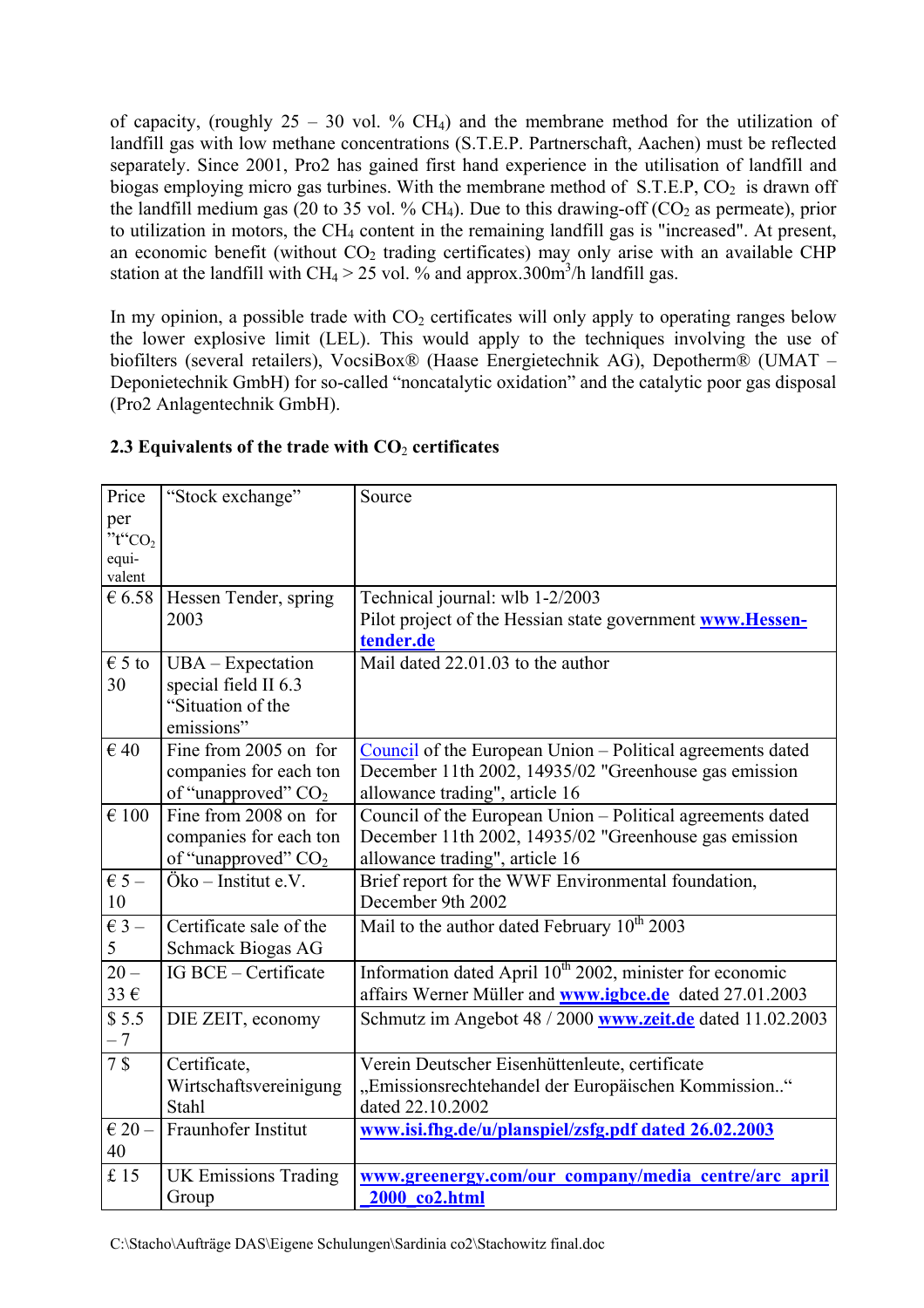| 6-7 € Future Camp, Dr. Geres | <b>Current market price of the EU allowances</b> |
|------------------------------|--------------------------------------------------|
|                              |                                                  |

#### **2.4 Technology comparisons for the possible trade with CO<sub>2</sub> certificates**

#### *2.4.1 Biofilters*

An indispensable requirement for methane oxidation is the establishment of ideal physical and chemical conditions: heat (with a temperature of approx. 30°C), humidity (30 to 70 % of the respective max. water holding capacity), pH values must be neutral to slightly acid, nutrients in/at the biofilter material etc., such that colonies of microorganisms inhabiting the liquid film may continue to thrive. For this purpose, relatively high personnel costs and technical expenditure is required in order to control temperature (also in winter), pH value, and establish the optimum humidity etc.. In the case that these conditions may not be optimally controlled, biodegradation is negatively influenced due to irreversible damage of the microorganisms. According to G. Kobelt, 1999 (symposium entitled "Poor gas" dated March 17<sup>th</sup> in Offenbach), a reduction of approx. 70% is considered a "good" biological purification of CH4. In field tests (according to C. Cuhls, J. Clemens, J. Stockinger, H. Doedens; "Gefahrstoffe – Reinhaltung der Luft" 62 (2002) no.  $4 -$ April, p. 141 ff) poor degradability of CH<sub>4</sub> resulted from excessive moisture and a shortage in  $O_2$  due to the formation of anaerobic zones within the biofilter.

According to laboratory tests carried out by J. Streese, B. Dammann and R. Stegmann "Microbial oxidation of methane in biofilters", a desired oxidation capacity of 90% was achieved using a biofilter with a volume of 400 m<sup>3</sup> (meaning  $> 20$  m x 20 m x 1 m). The flow rate was: 50m<sup>3</sup>/h landfill gas @ CH<sub>4</sub> = 20 vol. %, or dirty gas with 400m<sup>3</sup>/h at 2.5 vol. % (all the aforementioned requirements (pH, T, f) must be met!!). With regard to practical operation, even larger biofilters are expected due to drying and varying temperatures in the biofilter. Earlier publications still indicated a biofilter volume of  $276 \text{ m}^3$ , based on laboratory tests.

In the opinion of the author, biofilters may, therefore, not be considered for  $CO<sub>2</sub>$  trading certificates (due to the uncertainties in the efficiency of methane oxidation).

#### *2.4.2 Technical systems, so-called "noncatalytic oxidation" and "catalytic oxidation"*

A short description of the "noncatalytic oxidation": In these systems, methane is converted into  $CO<sub>2</sub>$  and  $H<sub>2</sub>O$  due to thermal oxidation. Thermal oxidation is an exothermic process and takes place at approx. 850°C to 1000°C (depending on the manufacturer of the system) in the insulated reactors. The released thermal energy is emitted into the purified waste gas and used for the heating of the reactor. An autothermic operation is possible from approx. 0.3 to 0.5 vol.% CH<sub>4</sub> on (depending on the manufacturer of the system). An "undiluted" operation is possible up to approx.  $1 - 1.5$  vol. % CH<sub>4</sub>. At higher methane contents, the reactor overheats. This may be avoided by the addition of air. The starting-up / heating of the system is implemented electrically or by means of a small pilot gas burner. It is a discontinuous process as, using a reverse shutter, the flow direction in the "reactor" must be changed due to the temperature profile that develops. The process of "catalytic oxidation" which is presently being developed aims to reach ranges of operation of 5 to 25 vol.% methane. Hence, there are two good reasons to use this method: the

landfill gas need not be diluted, and it would be a continuous process that does not require a reversal of the flow direction.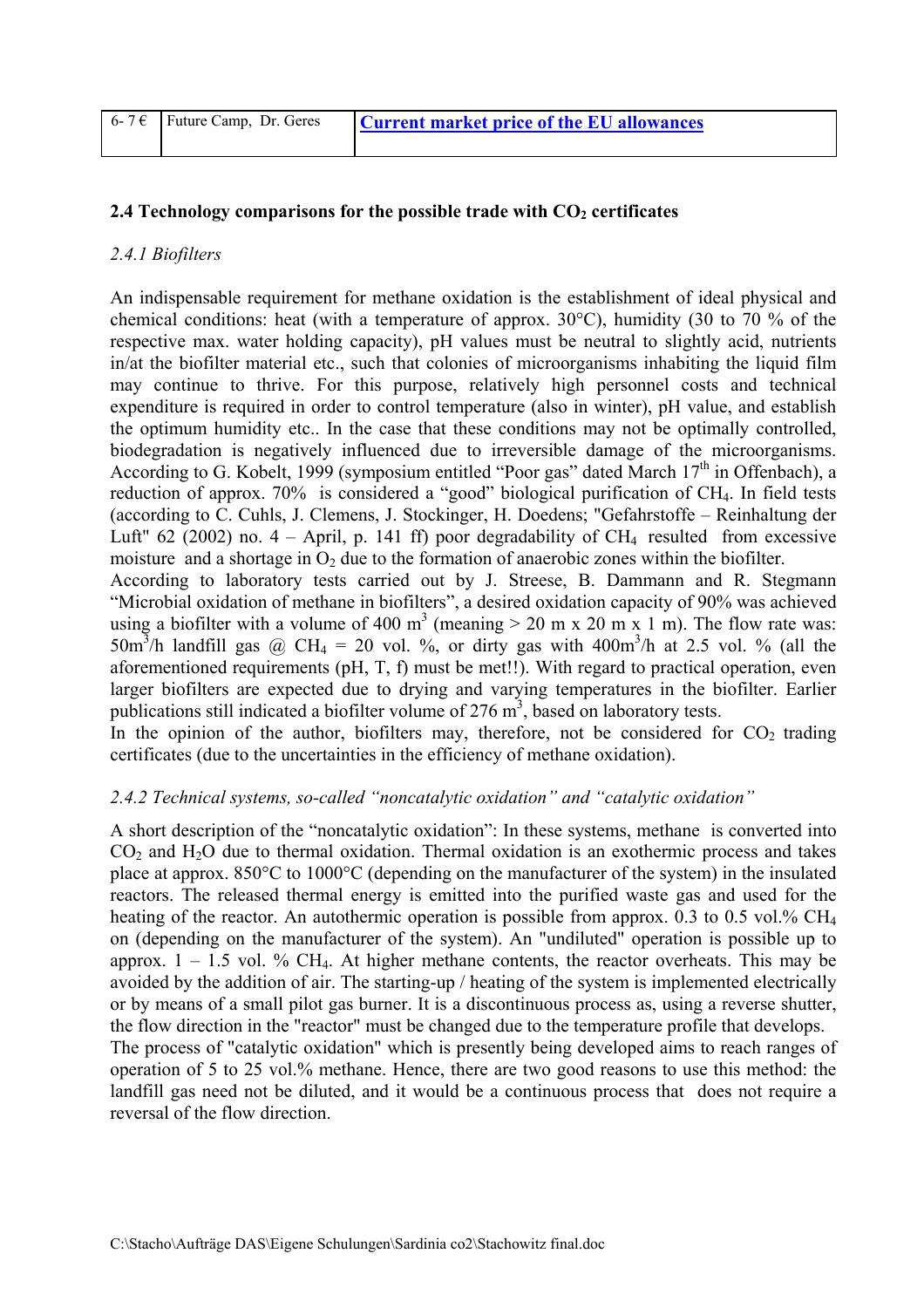#### 2.5 Possible proceeds and costs involved due to the trade in  $CO<sub>2</sub>$  certificates concerning the **application of the technologies under 2.4.2**

As the following paragraphs deal with landfill gas (with  $CH_4$  as the main gas), we are talking about  $CO<sub>2</sub>$  certificates. However, in the narrower sense these are "carbon dioxide equivalents" with an equivalent global warming potential.

#### *2.5.1 Requirements*

*a*) "Project document" and "Base line"

In these documents,  $CO<sub>2</sub>$  reductions and technology are determined, as well as substitutions and the reference situation.

b) Validity / validation

During validation, the method applied for the determination of the emission reduction is examined and fixed one single time.

c) Monitoring report

This report documents and proves the relevant data concerning the emission reduction. An observation period is fixed.

d) Certification

Subsequent to the examination of the monitoring report according to validation, a  $CO<sub>2</sub>$ reduction quantity is certified for the observation period (usually a calendar year).

 Phases b) and d) must be accompanied and confirmed by independent departments, phases a) and c) may be supplied by the project-executing organization itself.

### *2.5.2 Example plants*

#### **a) High quantity, low loading**

1500m3 /h mixed gas, loading 1 vol. % CH4, energy demand approx. 15 kW el, operating hours p.a. 8400h

 $CO<sub>2</sub>$  – additional load only in the case where the power supply company has no allowances: 15 kW  $*$  8400 h  $*$  0.6 to 0.9 kg / kWh = 75.6 t / a to 113 t / a

 $CO<sub>2</sub>$  – relief due to methane oxidation:  $15m^3/h * 8400h * 23$  GWP  $*$  0.7 kg / m<sup>3</sup> = 2030 t / a

 $CO<sub>2</sub> - savings:$ approx. 1960 t / a to 1920 t / a

Equivalent of the savings according to 2.3: 1920 t / a to 1960 t / a  $*$  5  $\epsilon$  / t to 100  $\epsilon$  / t = 9600  $\epsilon$  / a to 196000  $\epsilon$  / a

Additional purchase costs in contrast to a biofilter plant approx. 50000  $\epsilon$  to 75000  $\epsilon$ , depending on the model and equipment.

Costs per t /  $CO_2$  reduction (10 yr with maintenance and servicing at 5 k $\epsilon$  /a without depreciation and interest):

Invest. approx. 110 k€ + 10 \* 5 k€ = 160 k€ + 8400 h \* 0.1 € / kWh \* 15 kW \* 10a = 286 k €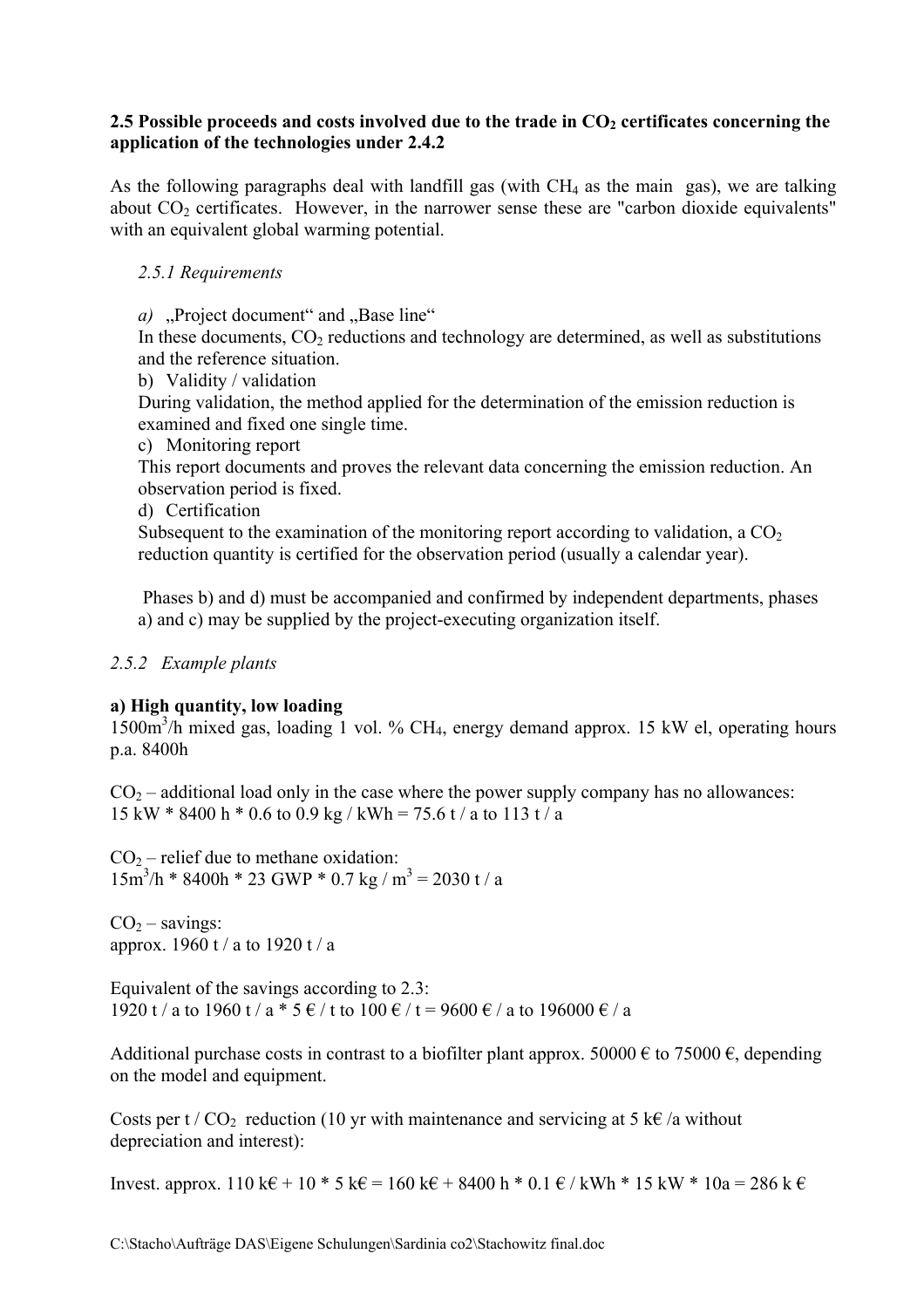CO<sub>2</sub> savings: 10 a  $*$  1920 t / a = 19200 t

Costs arising in this example: approx.  $15 \notin / t$  CO<sub>2</sub> equivalent

#### **b) Concrete plant "Lampertheim am Sportplatz", installed due to reasons of explosion protection**

Observation period: May 2000 to December 2002 (statements of the municipal authorities of the city of Lampertheim, legal department / department for soil conservation, Mister Dipl.-Geol. Stephan Frech and Counsulter ITD Birkemeyer, Mister Birkemeyer).

Oxidized methane:  $146631.1 \text{ m}^3$  (documentation only started in May 2000) Energy demand: 65765 kWh Investment costs in 1999: costs for engineers, planning, approvals, extra costs (foundations, fencing), compressors and VocsiBox<sup>®</sup> 173500  $\epsilon$ Maintenance, and servicing costs per year: until 2001: 5000  $\epsilon$ , from 2002 onwards: 6400  $\epsilon$ 

 $CO<sub>2</sub>$  additional load only in the case that the power supply company has no allowances: 65765 kWh  $*$  0.6 to 0.9 kg / kWh = 39.5 t to 59.2 t

 $CO<sub>2</sub>$  – relief due to methane oxidation: 146631.1 m<sup>3</sup> \* 23 GWP \* 0.7 kg / m<sup>3</sup> = 2361 t

 $CO<sub>2</sub> - savings:$ approx. 2300 t

Equivalent of the savings according to 2.3 until the end of 2002: 2300 t  $*$  5  $\in$  / t to 100  $\in$  / t = 11500  $\in$  to 230000  $\in$ 

Costs per t / CO<sub>2</sub> reduction (10 years with maintenance and servicing at 5 k $\epsilon$  /a without depreciation and interest):

Invest. and running costs:  $174 \text{ k} \in \mathbb{R}^3$  \* 5 k $\in \mathbb{R} = 174 \text{ k} \in \mathbb{R}^3$  + 65765 kWh \* 0.1  $\in \mathbb{R}$  kWh = 196 k  $\in \mathbb{R}$ 

 $CO<sub>2</sub>$  savings until the end of 2002: 2300 t

Costs arising during this period (32 months): approx. 85  $\epsilon$  / t CO<sub>2</sub> equivalent

Calculation for 10 years: (120 months): approx.  $30 \notin / t$  CO<sub>2</sub> equivalent

 *2.5.3 Consideration of the marginal costs (Break Even Point): EEG (renewable power supply grant in Germany) – support grant or trade with CO<sub>2</sub> certificates ?* 

The following approach may be established for a relatively simple comparison: when the reduction (combustion in the gas motor in accordance with the german TA - Luft) of the landfill gas (CH4 oxidation) - as BAT - and the waste gas emissions of the gas motors resulting from it are neglected.

The revenues of the support grant p.a: x kW el  $*$  0.0767  $\epsilon$ / kWh  $*$  operating hours p.a. = annual proceeds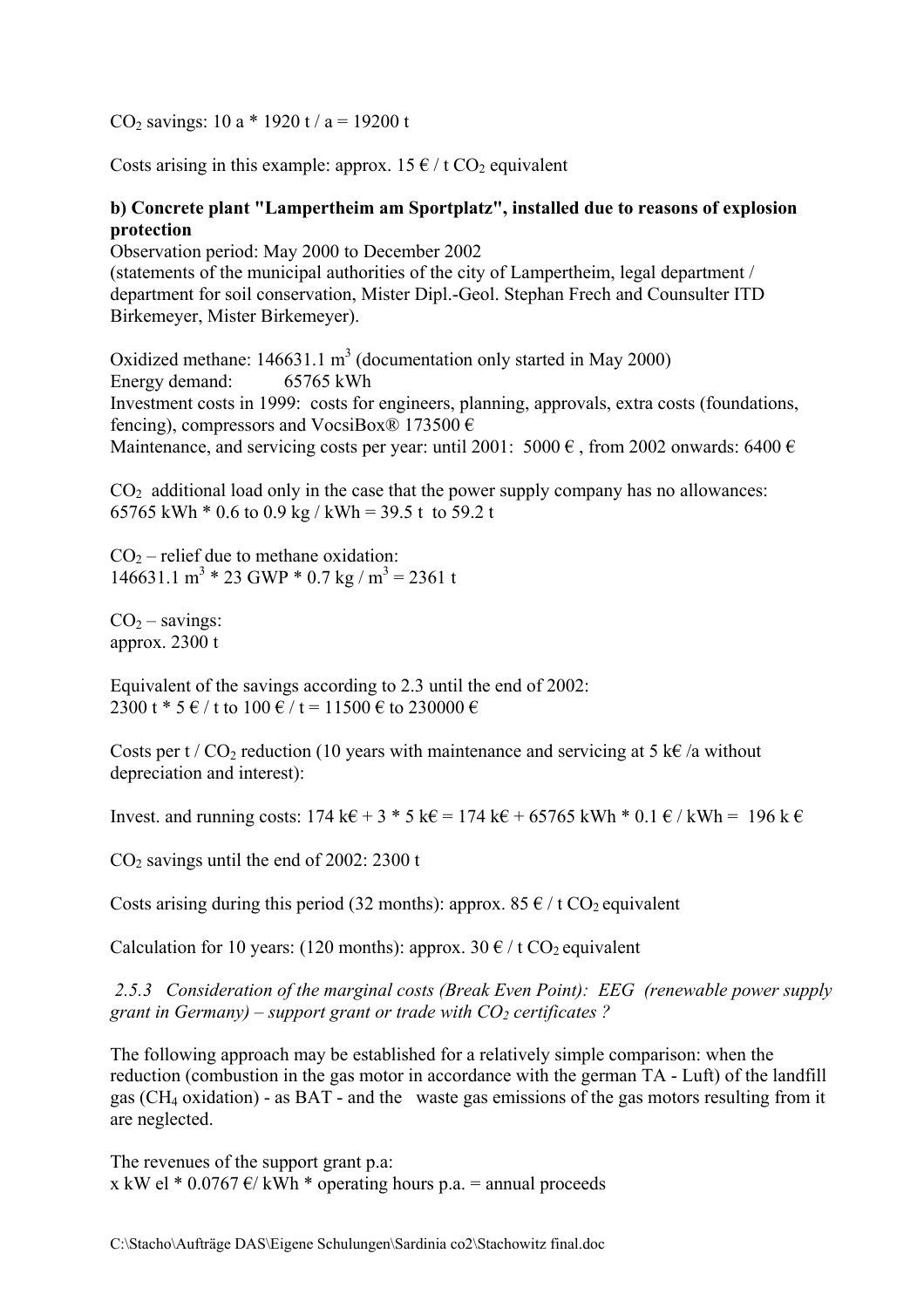The latter is compared with the possible proceeds of the  $CO<sub>2</sub>$  reduction ( $CO<sub>2</sub>$  savings of the power plants as the national average):

x kW el  $*$  0.6 – 0.9 kg CO<sub>2</sub> / kWh  $*$  equivalent of the CO<sub>2</sub> certificate = annual proceeds

Therefore, the marginal costs are: Equivalent of the CO<sub>2</sub> certificate = (0.0767  $\epsilon$ /kWh) / (0.6 – 0.9 kg CO<sub>2</sub>/kWh) = 9 – 13  $\epsilon$ /t CO<sub>2</sub> Equivalent

This means that, from proceeds of approx.  $9 - 13 \epsilon / t \text{CO}_2$  on, an EEG support grant no longer appears economic, but a better option would be the safe trade with  $CO<sub>2</sub>$  certificates, when the landfill gas is used for electricity generation. It must be noted that the "green" power produced (the merchandise in kWh) may also be sold and, thus, is an additional source of revenue (e.g. eco-stock markets). The same applies to the sale of thermal energy, not including further  $CO<sub>2</sub>$ certificates resulting from it.

# *2.5.4 Costs concerning other technical measures with regard to the reduction of CO2*

The costs of technical measures range between 163  $\epsilon$  and 205  $\epsilon$  per ton CO<sub>2</sub> according to the studies by the FhG Karlsruhe, Prognos Basel, BMFT project no.: 0326630 from 1991 and Jochen, E. "Energieszenarien mit reduzierten  $CO<sub>2</sub>$  – Emissionen bis 2050", in "Energiewirtschaftliche Tagesfragen", number 8, 1997. In accordance with the Environmental Protection Agency, costs of 205  $\epsilon$  per ton may be assumed for the further development of the Transport Network Plan (federal) 2003 (Ministry of Transport, Construction and Housing, last update in February 2002).

# **3. CONCLUSIONS**

An ecological balance is more than necessary as a decision-making tool for the maintenance or discontinuance of the poor gas disposal operation for the  $CO<sub>2</sub>$  emissions trade, as by means of these plants,  $CO<sub>2</sub>$  emissions of the slightly caloric landfill methane gas may be reduced at a reasonable price.

A trade with  $CO<sub>2</sub>$  certificates may offer incentives to the operators of (older) landfills to install low calorific value gas disposal systems. Otherwise, it is very likely that only a few systems would be installed, probably for explosion protection reasons or the operator's preference of the odor-minimizing biofilter technology which only exerts little influence on the reduction of the CH<sub>4</sub> emissions.

Under no circumstances must a "political" definition be adopted, pursuant to the following thesis:

Waste which was collected and emplaced in the year x, caused x emissions over several years which were only emitted later on (TODAY and in the future). From the year 2005 onwards, only pretreated waste without emissions will thus exist, resulting in  $CH_4$  -  $/$  CO<sub>2</sub> emissions already reduced by definition.

Following this argument, we, naturally, have higher  $CO<sub>2</sub>$  emissions in the basic year of the emission trade which were already "reduced" by definition and without active encouragement. In this respect, a heretical question may be permitted: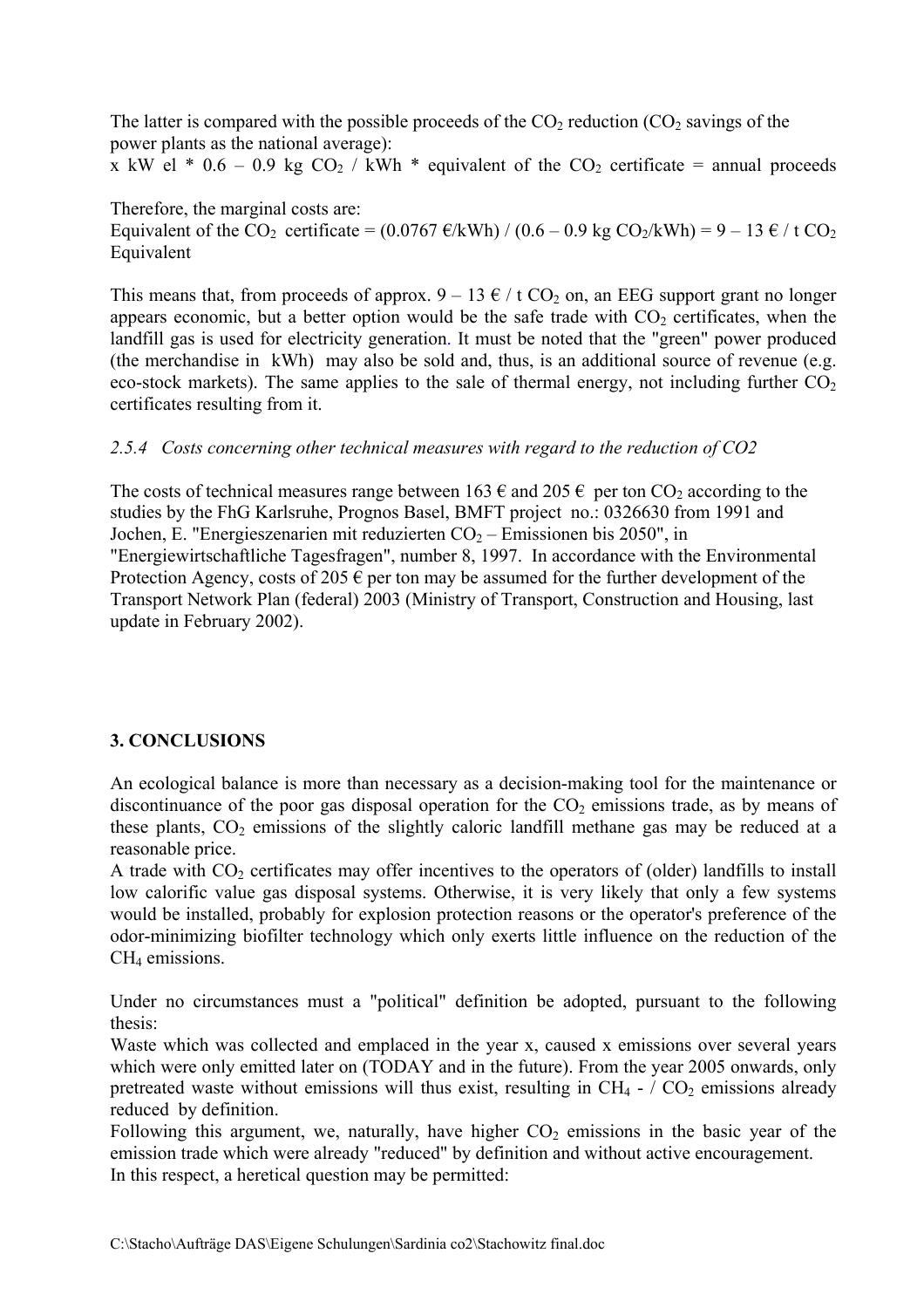Does this also apply to coal, oil and natural gas? These fossil fuels developed millions of years ago……and if emissions only emerge later on…..

This is the most economic way to present a reduction of  $CO<sub>2</sub>$  emissions.

According to the assessment of the Environmental Protection Agency (Mr. Butz and Mr. Kühleis dated March  $5<sup>th</sup>$  2003) "the temporal categorization of landfill gas emissions does not result in an inevitable exclusion for the emissions trade". Whether or not, if so, what kind of measures may be included (e.g. poor gas treatment) in the emissions trade is unclear at the moment. A guide is presently being developed.

Furthermore, the Kyoto-protocol provides that green house gases may also be reduced within the scope of private projects when these are in accordance with the regulations relating to the flexible mechanisms of "Joint Implementation" (JI) res. with the Clean Development Mechanism (CDM). The JI comprises joint climatic protection projects of enterprises from industrial nations, whilst CDM includes the environmentally oriented development projects of the latter enterprises in developing countries and threshold nations. The basic principle applies to both JI and CDM: An investor realizes a project which reduces emissions (e.g. the construction of the low CV landfill gas disposal plant or utilization of the gas) and, in reaction to that obtains emission credit entries. Downloads are available at **http://www.bmu.de/fset1024.php**, last update 05.03.03).

Currently (according to a discussion of week number 13), the aforementioned projects are only taken into consideration as JI measure with an external investor or as national compensating projects (e.g. via the KfW – Kreditanstalt für Wiederaufbau / Credit Bank for Reconstruction, Germany). Cooperation is coordinated by the BMU in Berlin (Bundesministerium für Umwelt / Ministry of Environment, Germany), Mr. Thomas Forth. A guideline, as a supplementary directive, is currently being developed for the month of April (draft) and as a draft for an individual directive by June 2003. The BMU (Department of Climatic Protection) is the approving authority for JIs.

Thus, lobbying of landfill operators is required in order to achieve consideration of the trade with  $CO<sub>2</sub>$  certificates as long as everything is moving. At this moment, landfill- and mine gas projects are realized abroad.

Every (future) operator of a landfill-gas electricity installation should ask himself which situation (in respect of the proceeds) appears most economic to him at that moment (EEG support grants or sale of the  $CO<sub>2</sub>$  certificates plus free energy sale) as, today, there are already companies purchasing  $CO<sub>2</sub>$  certificates to enhance their 'green image'.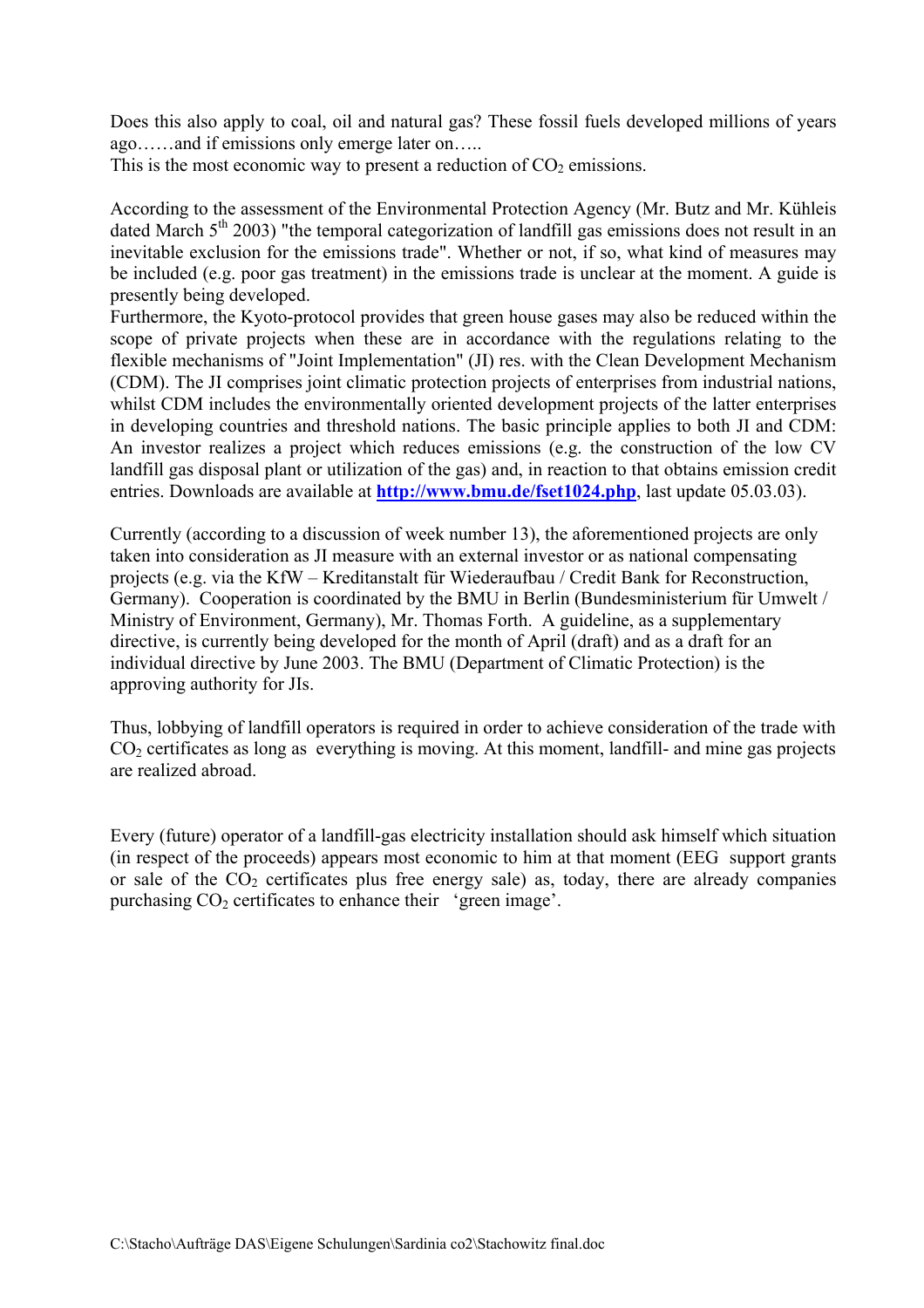#### **REFERENCES:**

ACMMO, Association of coal mine methane operators "Carbon Emissions – Emissions from Generation Displaced by Coal Mine Methane" October 2002

EN 50054

EEG: Einspeisegesetz für Erneuerbare – Energie in Germany / Renewable Power Supply Grant in Germany

Future Camp, Dr. Geres, different. mails, telephone call and technical article . CO2 an der Börse" Punktum technical articles

Haase Energietechnik AG, leaflet, Autotherme Oxidation für Abluft und Schwachgase, FE-366/6.2002 RD

#### **http://www.greenergy.com/GermanSite/infocenter/co2\_wissenschaft.html** dated 17.02.2003

IEC 79-20: IEC 60 079-20 (1996)

Intergovernmental Panel on Climate Change Third Assessment Report, 2001, UK

- Kobelt G., Der Einsatz von Biofiltern zur Behandlung von Deponiegasen Möglichkeiten und Grenzen 1999, Symposium "Schwachgasentsorgung" in Offenbach
- Kühne, Alexander SS01, Humboldt- Universität zu Berlin, special field Ressourcenökonomie, Treibhauseffekt und Klimaschutzpolitik
- Ott Markus,  $CO<sub>2</sub> Zertifikatshandel: erstmals wird Methan-Vermeidung durch Biogasanlagen$ vergütet, Tagungsband zur 12. Jahrestagung des Biogasfachverbandes 2003
- Ott Markus, Schmack Biogas AG, mail dated February  $10^{th}$  2003 to the author
- Pro2 Anlagentechnik GmbH, press communication 02/05 "Neue Einsatzbereiche für Mikrogasturbine" and mail dated February  $21<sup>st</sup>$  to the author
- Council of Ministers of the EU Political agreement dated December  $11<sup>th</sup>$  2002, 14935/02 "Greenhouse gas emission allowance trading"
- Redeker / Schön: Sicherheitstechnische Kennzahlen brennbarer Gase und Dämpfe, on behalf of the PTB Braunschweig
- Stachowitz W.H. und Glüsing J., TerraTech 1 / 1999 "Entgasung von Altablagerungen gemäß TASi"

Stadtwerke Karlsruhe, news sheet 8/98, Treibhaus-Effekt und Ozonloch

Streese J., Dammann B., Stegmann R.; Mikrobielle Oxidation von Methan in Biofiltern, Deponietechnik 2000, Hamburger Berichte 16 and Deponiegas 2003, Trierer – Berichte 14